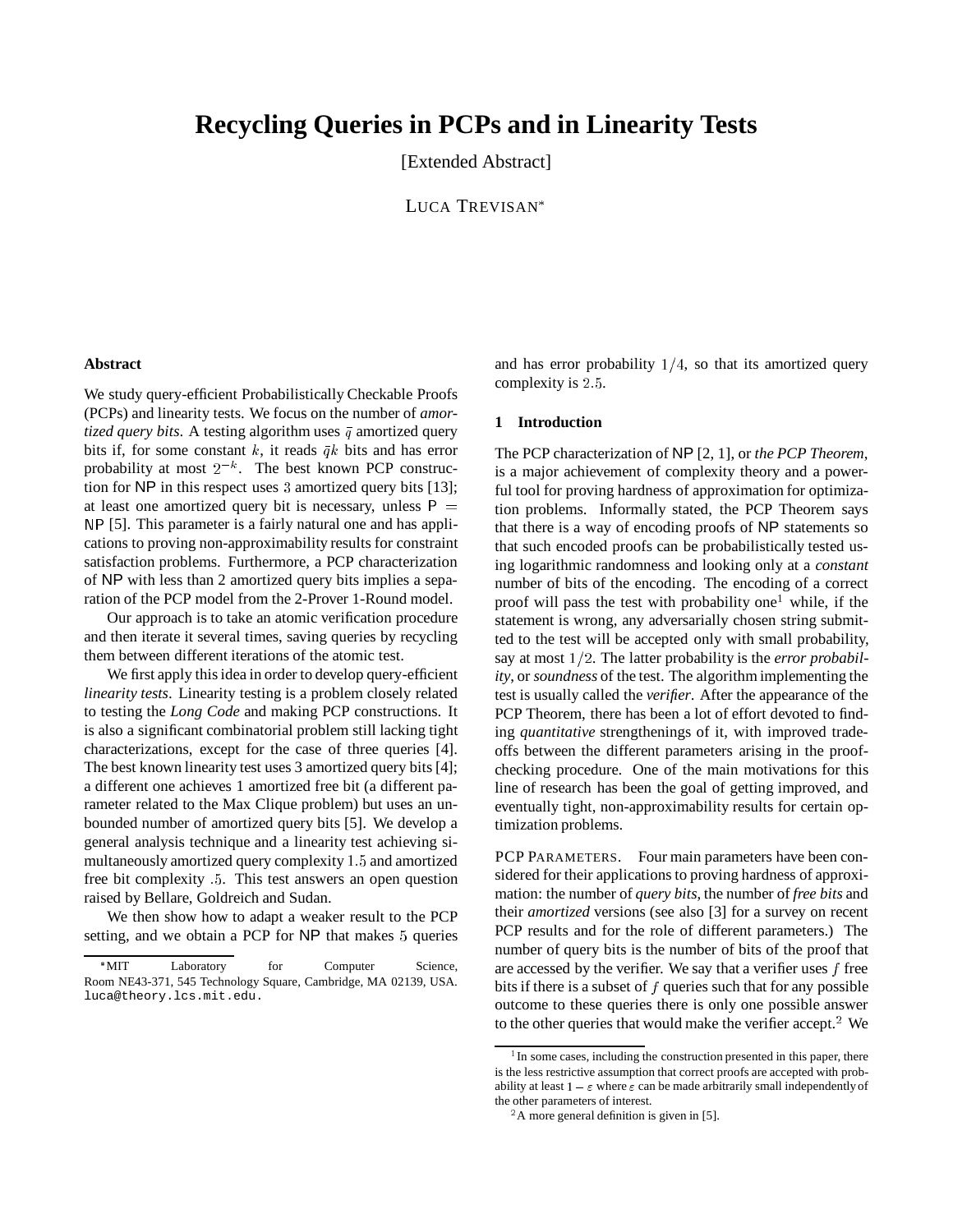say that a verifier uses  $\bar{q}$  amortized query bits if, for some constant k, it makes  $\bar{q}k$  queries and has error probability at most  $2^{-k}$ ; amortized free bits are defined similarly. The notion of amortization is due to [7, 5].

PCPs with small query complexity (and, subject to that, with low error) have applications to prove hardness of approximation for the Max 3SAT problem; a tight result, due to Håstad [13] is known in this context (the tightness is due to [14, 26].) Protocols with small free bit complexity (and, subject to that, with low error) imply hardness of approximation results for the Vertex Cover problem; a tight result is not known and is a major open question. The amortized free bit complexity parameter is related to the hardness of approximating Max Clique; in this case a tight result is known, due to Håstad  $[12]$ , showing that NP can be characterized with  $\varepsilon$  amortized free bits for any  $\varepsilon > 0$ . The amortized query complexity parameter is related to the approximability of constraint satisfaction problems described below. A tight result is not known.

Max kCSP (for k-ary Constraint Satisfaction Problem) is the generalization of Max  $k$ SAT where each clause is allowed to be an arbitrary predicate over (at most)  $k$  boolean variables. Max  $k$  CSP was implicit in [18], has been named in [15] and then studied e.g. in [10, 22, 23, 25, 16, 26]. This problem is known to be 2-approximable for  $k = 3$  [26] and  $2^{k-1}$ -approximable for  $k \geq 4$  [22]; on the negative side it is NP-hard to approximate within a factor  $2^{\lfloor k/3 \rfloor} - \varepsilon$  for any k [13]. A PCP for NP using  $\bar{q}$  amortized query bits implies the NP-hardness of approximation of Max  $k$ CSP within  $2^{\lfloor k/\bar{q}\rfloor} - \varepsilon$  for sufficiently large k.

An additional motivation for the study of PCPs with low amortized query complexity is the fact that NP cannot be characterized with 2-Provers 1-Round having amortized query complexity smaller than <sup>2</sup> (we take the query complexity of a 2-Prover 1-Round protocol as the sum of the answer sizes) unless  $P = NP$  [20]. Thus, a characterization of NP in terms of a PCP with 1:99 (say) amortized query bits implies a separation between the PCP and the MIP model, a question asked in [6] and [5]. The best previous result was a characterization of NP with  $3 + \varepsilon$  amortized query bits [13]. There cannot be a characterization with 1 amortized query bit unless P = NP [5, 22]. We believe that  $1 + \varepsilon$  is the right answer: our goal is to make progress in this direction.

TESTING PROOFS. The standard method of getting good PCPs is by *composition*, a paradigm introduced in [2] and then used e.g. in [1, 6, 7, 5, 11, 12, 13]. In the most recent constructions [5, 12, 13] one starts with an *outer* protocol given by Raz [19], a 2-Prover 1-Round protocol with perfect completeness, constant answer size and small soundness, and then one tries to improve on the parameter of interest, in our case the number of amortized query bits. To this aim, one defines an appropriate error correcting code and a testing procedure, called the *inner* protocol. Given two strings, the inner protocol checks whether or not they are the encodings of two possible consistent answers of the

provers of the outer protocol. There is a way to compose the two protocols so that the "composed verifier" <sup>V</sup> inherits the query complexity and the error probability of the inner verifier  $V^{\text{inner}}$ , and even if  $V^{\text{inner}}$  required a polynomial or even exponential amount of random bits, the composed verifier V will only use logarithmic randomness. Note that since the outer verifier given in Raz [19] is essentially the best possible, we only have to care about the inner one, i.e. on the definition of the code and on checking codewords and consistency.

THE LONG CODE. A first series of works [1, 6, 7] developed inner verifiers using the Hadamard Code, and the essential testing problem was the "linearity test" problem, first investigated by Blum, Luby and Rubinfeld [8]. More recently, the Long Code was introduced in [5] and used in [5, 11, 13]. The Long Code of a string  $a \in \{0, 1\}^n$  is a string A of length  $2^{2^n}$  indexed by the functions  $f: \{0, 1\}^n \to \{0, 1\}$ , and such that  $A(f) = f(a)$  for any function f (we give an alternate equivalent definition in Section 2.) It should be noted that the linearity test is still relevant to the analysis of the Long Code: in [5] the linearity testing was a subroutine of the Long Code test; in [13] the analysis of the Long Code is based on a "perturbed" linearity test and its analysis follows the lines (alas with several complications) of the analysis of the linearity test given in [4]. Thus, it appears that techniques and ideas developed to test linearity are, with appropriate extensions, useful in testing the Long Code and eventually getting PCP constructions. This motivates us to get, for starters, a good linearity tester with low amortized query complexity.

TESTING LINEARITY: THE PROBLEM AND PREVIOUS RE-SULTS. In the linearity test problem we are given oracle access to a function  $f : \{0, 1\}^n \to \{0, 1\}$  and we want to determine whether f is linear, i.e.  $f(a) \oplus f(b) = f(a \oplus b)$  for any  $a, b \in \{0, 1\}^n$ , or if f is very far from every linear function, where the distance  $\text{Dist}(f, g)$  between two functions is the fraction of points where they disagree (for a function f and a family F we also use the notation  $\text{Dist}(f, \mathcal{F}) =$  $\min_{g \in \mathcal{F}} \textbf{Dist}(f, g)$ .) Observe that the set of linear n-ary functions, denoted  $LIN$ , is a Hadamard Code<sup>3</sup> with codewords of length  $2^n$ ; recall that this code has minimum distance  $1/2$ . We want a randomized test that always accepts linear functions and that accepts with very small probability functions that are far from the set of linear functions. The error probability of the test is the probability that it accepts a function that is far; clearly this definition depends on what do we mean by "far". Bellare, Goldreich and Sudan [5] call "codeword test" the problem where "far" functions are at distance at least  $1/4$  from the code. This definition is motivated by the fact that "non-far" functions have unique decoding. Defining "far" to be the set of functions at distance at least  $1/2 - \varepsilon$  from the set of linear functions is still good (this is called "relaxed codeword testing" in [5]) since a function that is at distance at most  $1/2 - \varepsilon$  from some linear func-

<sup>3</sup> In fact, it is a first-order Reed-Muller Code.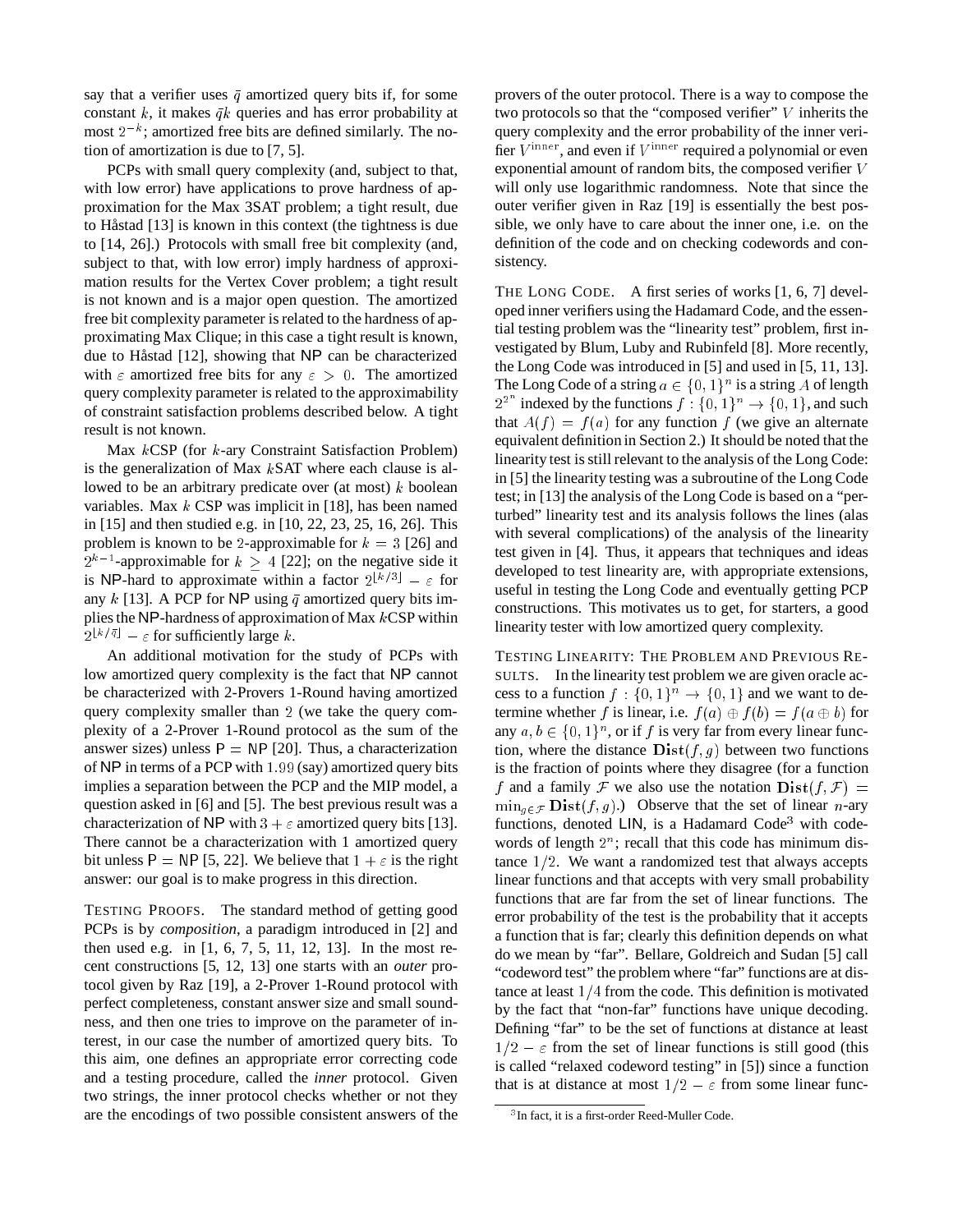tion is at this distance from at most  $1/4\varepsilon^2$  other linear functions, so we can still use bounded distance decoding. We obtain the same bound  $1/4\varepsilon^2$  if we say that a function is not "far" whenever it is at distance at most  $1/2 - \varepsilon$  from either LIN or from the set of functions that are the bitwise complement of linear functions, denoted  $\overline{L}$ . This is the notion of "relaxed codeword test" that we adopt in this paper. The linearity test of Blum, Luby and Rubinfeld [8] (henceforth called the *BLR test*) makes three queries: it picks random  $a, b \in \{0, 1\}^n$  and accepts iff  $f(a) \oplus f(b) = f(a \oplus b)$ . The BLR analysis has been improved in [9, 4, 17]; in [4] it has been shown that the acceptance probability of this test is at most  $1 - Dist(f, LIN)$ , that is  $1/2 + \varepsilon$  when f is at distance  $1/2 - \varepsilon$  from the set of linear functions. Thus, the BLR test has amortized query complexity essentially <sup>3</sup>. No better test is known with respect to amortized query complexity. With respect to amortized free bit complexity, in [5] there is a test that has amortized free bit complexity essentially 1 and that distinguishes linear functions from functions at distance  $1/4$  from the set of linear functions. There is a lower bound showing that this result is tight. Bellare et al. asked whether this lower bound can be beaten using relaxed codeword tests.

TESTING LINEARITY: OUR RESULTS. We develop a general framework to define and analyse linearity tests that execute several instances of the BLR test and recycle query bits between different executions.

In order to analyse the acceptance probability of such tests, we describe the way bits are recycled in terms of graphs. To every graph  $G$  with  $k$  vertices and  $m$  edges we associate a test that we call  $\textsf{LinTestGraph}(G, \cdot)$ . Such a test queries  $k + m$  bits, uses k free bits, and runs m instances of the BLR test. We show that the acceptance probability of Lin TestGraph( $G<sub>i</sub>$ ) can be formulated in a way that is very convenient for Fourier analysis (Theorem 5). We then use Fourier analysis to obtain tight bounds on the error probability of three infinite families of tests. The use of Fourier analysis to study linearity tests was introduced in [4]. Håstad elected it to a fine art in his papers on testing the Long Code and on improved PCP constructions [11, 13]. Our results are as follows ( $k > 1$  is any fixed positive integer):

1. The test associated with a path of length  $k$  has acceptance probability at most

$$
(1-\mathbf{Dist}(f,\mathsf{LIN}\cup\overline{\mathsf{LIN}}))^k,
$$

with  $2k + 1$  query bits and  $k + 1$  free bits. Thus it uses roughly 2 amortized query bits and 1 amortized free bit.

2. The test associated with a star with  $k$  rays has acceptance probability at most

$$
\frac{1}{2^k} + \frac{(2^k-1)}{2^k} (1-2 \mathbf{Dist}(f, \mathsf{LIN} \cup \overline{\mathsf{LIN}}))\,.
$$

Its (amortized) query and free bit complexity are as before.

3. The test associated with the graph  $K_{2,k}$  has acceptance probability at most

$$
\frac{1}{2^{2k}} + \frac{(2^{2k} - 1)}{2^{2k}}(1 - 2\mathbf{Dist}(f, \mathsf{LIN} \cup \overline{\mathsf{LIN}})),
$$

it reads  $3k + 2$  bits, and uses  $2k + 2$  free bits. The amortized query complexity is roughly 1:5 and the amortized free bit complexity is roughly :5, beating the lower bound of [5].

The only tool of Fourier analysis that we use is Parseval's equality. In a sense that can be made formal, 1:5 amortized query bits are a natural limit to the techniques developed in this paper (this is discussed in Section 6.)

PCP: OUR RESULTS. All the results that we have for the linearity test extend to the analysis of *one* Long Codeword, using the random perturbation idea of [13]. Unfortunately, it is necessary to look at *two* alleged Long Codewords in order to build an inner verifier, and there is also a consistency test to be implemented. We are able to extend to the PCP setting the analysis of the linearity test based on the star with three vertices: this gives a PCP that makes five queries and has soundness  $1/4$ . The amortized query complexity of our PCP is thus 2:5. This also implies that Max 5CSP is hard to approximate within  $4 - \varepsilon$  and that Max kCSP is hard to approximate within  $2^{\lfloor 4k \rfloor} - \varepsilon$ . (This result has been recently improved, see Section 6.)

OVERVIEW OF THE PAPER. We introduce basic definitions in Section 2. We describe graph-based linearity tests in Section 3 and present a first analysis of their acceptance probability. In Section 4 we present a Fourier analysis of three graph-based families of tests. Section 5 is devoted to our PCP construction. In Section 6 we discuss a recent improvement and some open questions.

#### **2 Linear Functions, Fourier Analysis, and PCP**

From now on boolean functions will be defined with values in  $\{1, -1\}$  rather than  $\{0, 1\}$ . The association is that  $-1$ stands for <sup>1</sup> (or true) and <sup>1</sup> stands for <sup>0</sup> (or false). Observe that multiplication in  $\{1, -1\}$  acts as boolean xor in  $\{0, 1\}.$ For an integer k, we denote by  $[k]$  the set  $\{1, \ldots, k\}$ . For two sets  $\alpha$  and  $\beta$  we denote by  $\alpha \Delta \beta = (\alpha \cup \beta) - (\alpha \cap \beta)$ their symmetric difference. Recall that  $\Delta$  is commutative and associative.

We will often blur the difference between vectors in  $\{1, -1\}^n$  and functions from [n] to  $\{1, -1\}$ ; for a vector  $x \in \{1, -1\}^n$ , its a-th entry  $(a \in [n])$  is denoted by  $x(a)$  and can be thought of as the evaluation of a function  $x : [n] \rightarrow \{1, -1\}$  in the point a. If  $\pi : [m] \rightarrow [n]$  and  $x \in \{1, -1\}^n$ , the vector  $x \circ \pi \in \{1, -1\}^m$  is defined as  $x \circ \pi(b) = x(\pi(b))$  for any  $b \in [m]$ .

Given two vectors  $x$  and  $y$ , their bit-wise product, denoted xy, is defined as  $xy(a) = x(a)y(a)$ .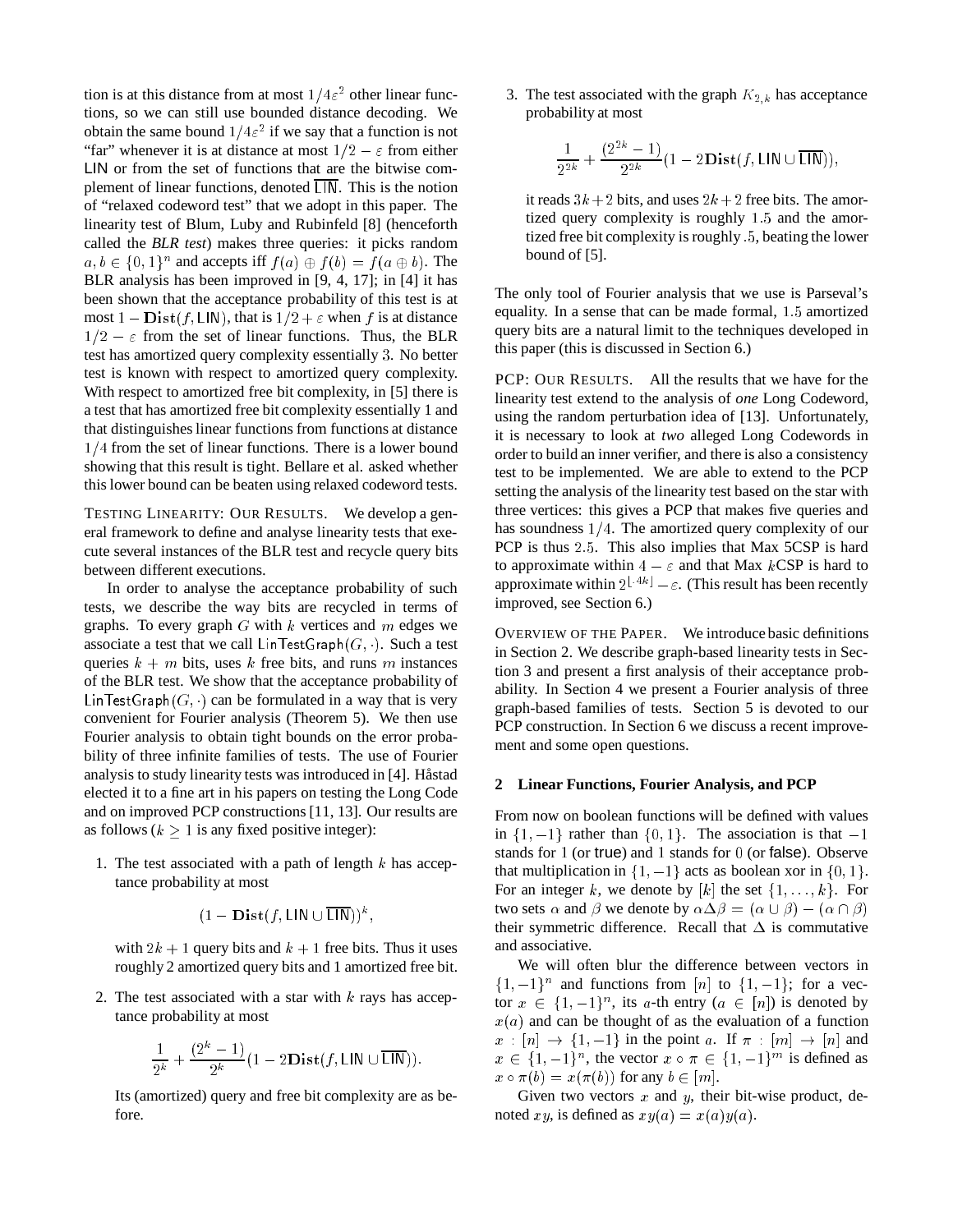Given two functions  $f, g : \{1, -1\}^n \to \{1, -1\}$ , their distance is the fraction of points where they disagree, that is

**Dist**
$$
(f,g) = \frac{|\{x : f(x) \neq g(x)\}|}{2^n} = \mathbf{Pr}_x[f(x) \neq g(x)].
$$

We say that a function  $f : \{1, -1\}^n \rightarrow \{1, -1\}$  is linear iff  $f(x)f(y) = f(xy)$  for all  $x, y \in \{1, -1\}^n$ . There are  $2^n$  linear functions. There is a linear function  $l_{\alpha}$  for any set  $\alpha \subset \{1, \ldots, n\}$ ; it is defined as

$$
l_{\alpha}(x) = \prod_{a \in \alpha} x(a) .
$$

By convention, we say that a product ranging over the empty set equals 1. We will be using three standard properties of linear functions, the fact that they are linear in  $\alpha$ , linear in x and that they are equally often 1 and  $-1$ , except for the case of the function that is identically 1:

$$
l_{\alpha}(x)l_{\beta}(x) = l_{\alpha\Delta\beta}(x) , l_{\alpha}(x)l_{\alpha}(y) = l_{\alpha}(xy) , \quad (1)
$$

$$
\mathbf{E}_{x} l_{\alpha}(x) = \begin{cases} 1 & \text{If } \alpha = \emptyset \\ 0 & \text{otherwise.} \end{cases}
$$
 (2)

We denote by  $LIN_n$  the set of linear functions of arity n: this set is a Hadamard Code with codewords of length  $2<sup>n</sup>$ . We also use the notation  $\overline{\text{LIN}}_n = \{f : -f \in \text{LIN}\}.$ We usually drop the subscript. It is useful to see a function  $f : \{1, -1\}^n \rightarrow \{1, -1\}$  as a real-valued functions  $f: \{1, -1\}^n \to \mathbf{R}$ . The set of functions  $f: \{1, -1\}^n \to \mathbf{R}$ is a vector space over the reals of dimension  $2<sup>n</sup>$ . We define a scalar product between functions.

$$
f \cdot g = \frac{1}{2^n} \sum_{x \in \{1, -1\}^n} f(x)g(x) = \mathbf{E}[f(x)g(x)].
$$

For functions  $f : \{1, -1\}^n \to \{1, -1\}$ , the scalar product has a couple of alternative characterizations.

$$
f \cdot g = \mathbf{Pr}_x[f(x) = g(x)] - \mathbf{Pr}_x[f(x) \neq g(x)]
$$
  
= 1 - 2\mathbf{Dist}(f, g)

The set of linear functions is easily seen to form an orthonormal basis for the set of functions  $f : \{1, -1\}^n \to \mathbb{R}$ . This implies that for any function  $f : \{1, -1\}^n \to \mathbf{R}$  we have

$$
f(x) = \sum_{\alpha} \hat{f}_{\alpha} l_{\alpha}(x) \text{ where } \hat{f}_{\alpha} = f \cdot l_{\alpha} .
$$

For a function  $f: \{1, -1\}^n \rightarrow \{1, -1\}$ , we also have several useful properties of the coefficients  $f_\alpha$ , namely

- $\bullet$   $-1 \leq f_{\alpha} \leq 1$ ,
- $f_{\alpha} = 1 2\mathbf{Dist}(f, l_{\alpha}),$
- $\bullet \ \ |f_{\alpha}| = 1 2 \min\{\textbf{Dist}(f, l_{\alpha}), \textbf{Dist}(f, -l_{\alpha})\},$
- max<sub> $\alpha$ </sub>  $f_{\alpha} = 1 2$ **D** is t(f, LIN),
- $\max_{\alpha} |f_{\alpha}| = 1 2$ Dist $(f, \text{LIN} \cup \text{LIN}).$

We now state the only result from Fourier analysis that will be used in the rest of the paper.

**Lemma 1 (Parseval's equality)** *For any function* f :  $\{1, -1\}^n \to \{1, -1\}, \sum_{\alpha} f_{\alpha}^2 = 1.$ 

The Long Code is the set of linear functions whose support is a singleton, i.e. LONG<sub>n</sub> = { $l_{a}$ } :  $a \in [n]$ }. We say that  $l_{\{a\}}$  is the Long Code of a. Thus, the Long Code is formed by *n* codewords of length  $2^n$ . An alternate but equivalent definition was used in [5]. We think that our definition makes more explicit the relation between linear functions and the Long Code.

We give the definition of PCP parameters and classes. We follow the notation of [6, 5].

**Definition 2 (Verifier)** *A* verifier <sup>V</sup> *for a language* <sup>L</sup> *is a probabilistic polynomial time algorithm that receives an input* x and has oracle access to a string P, that is supposed *to represent a proof of the statement "* $x \in L$ *". For a verifier* V, an input x and a proof P, we denote by  $\text{Acc}(V, x, P)$  the *probability over the random choices of* V *that* V *accepts* x *having oracle access to* P *.*

**Definition 3 (PCP Classes)** *For constants*  $0 \leq s \leq c \leq$ 1 *and for an integer* q, we say that  $L \in \textbf{naPCP}_{c,s}[\log q]$ *if there exists a verifier* V *for* L *that satisfies the following properties:*

- [NUMBER OF RANDOM BITS AND QUERIES.] *For any*  $input x$  *and any proof*  $P$ *, V tosses*  $O(log |x|)$  *random coins, where*  $|x|$  *is the length of* x, and makes at most q non-adaptive *queries to* P *;*
- [COMPLETENESS.] *For any*  $x \in L$ *, there exists a* P *such that*  $\text{Acc}(V, x, P) > c$ *;*
- [SOUNDNESS.] *For any*  $x \notin L$ *, for all* P*,*  $\textbf{Acc}(V, x, P) \leq s.$

We have the following connection with the Max  $kCSP$ problem.

**Theorem 4** ([1]) If  $NP = naPCP_{c,s}[\log_k k]$  *then it is* NP*hard to approximate Max*  $k$  *CSP* within  $\frac{c}{s} - \varepsilon$  for any  $\varepsilon > 0$ .

In [22] Theorem 4 was extended to the case of adaptive queries, we will not need such extension in this paper.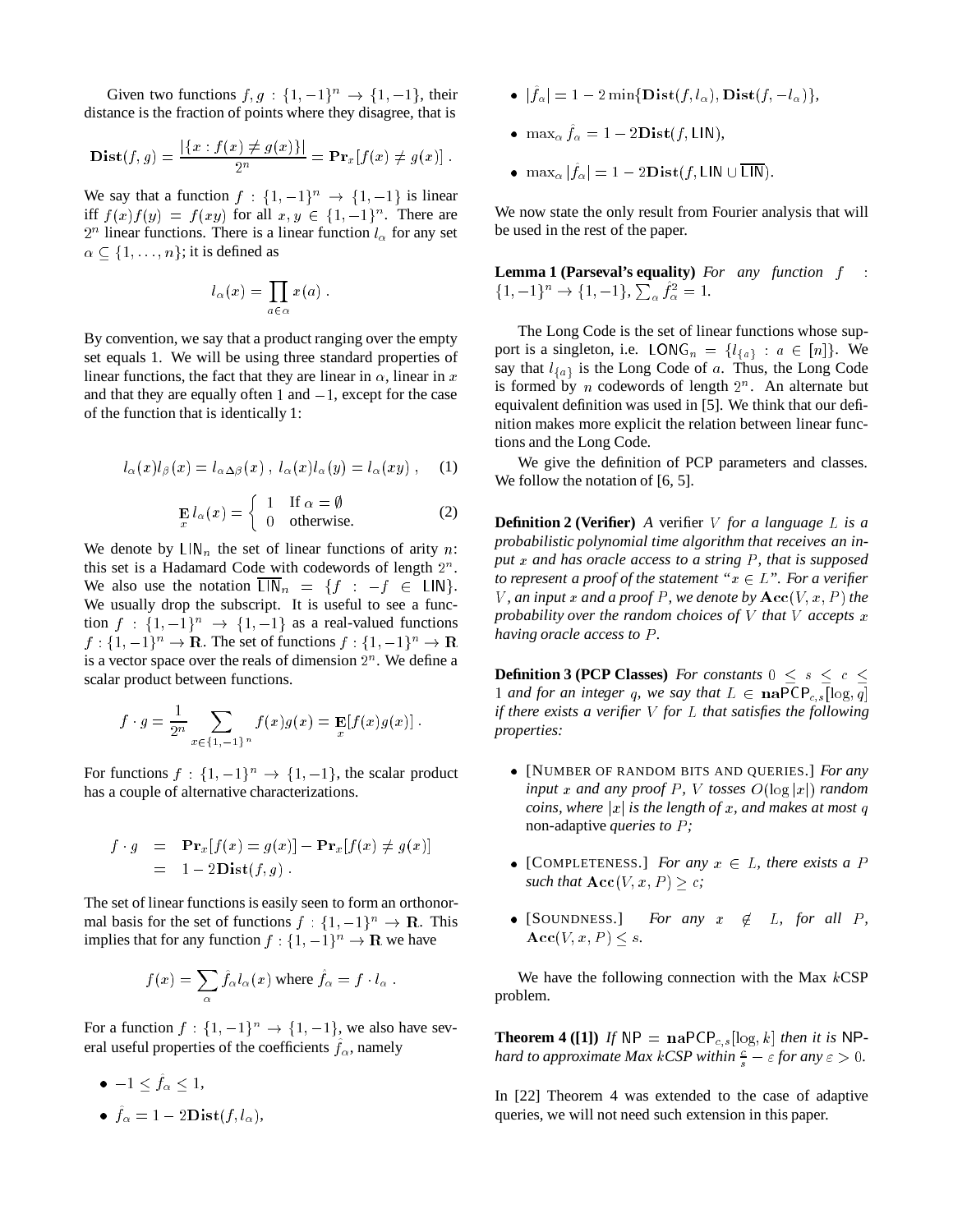## **3 Graph-Based Tests and Their Acceptance Probability**

The BLR test picks  $x_1$  and  $x_2$  independently and uniformly at random and tests whether  $f(x_1) f(x_2) = f(x_1 x_2)$  (equivalently, whether  $f(x_1)f(x_2)f(x_1x_2) = 1$ ). In order to run several instances of the BLR test we will pick at random  $x_1, \ldots, x_k$ , and then, for some pairs  $(i, j)$ , test whether  $f(x_i)f(x_j)f(x_ix_j) = 1$ ; the total number of queries will be  $k$  plus the number  $m$  of tests that we performed. If we are using the same  $x_i$  more than once, then the number of queries is smaller than  $3m$  and this may lead to an improvement in the amortized query complexity. The problem is that we have to show that re-using queries does not increase the error probability. A convenient way to represent a test that recycles queries is to think of it as a graph  $G = ([k], E)$  where the k vertices are associated with the k elements  $x_1, \ldots, x_k$  that we pick at random and the edges  $(i, j) \in E$  are associated with the tests  $f(x_i) f(x_i) f(x_i x_j)$  that we perform.

Formally, for a graph  $G = ([k], E)$  we define the following test LinTestGraph  $(G, f)$ .

LinTestGraph $(G, f)$ Choose uniformly at random  $x_1, \ldots, x_k \in \{1, -1\}^n$ **if**  $f(x_i) f(x_j) f(x_i x_j) = 1$  for all  $(i, j) \in E$ **then accept else reject**

Lin TestGraph  $((k], E), f$  reads  $k + |E|$  bits, k of which are free bits. We denote by  $\text{AccGraph}(G, f)$  the probability that LinTestGraph( $G, f$ ) accepts. The acceptance probability of the test is expressed by the following formula.

# **Theorem 5**

$$
\operatorname{AccGraph}(([k], E), f) = \frac{1}{2^{|E|} \sum_{S \subseteq E} \mathbf{E} \left[ \prod_{(i,j) \in S} f(x_i) f(x_j) f(x_i x_j) \right] \quad (3)
$$

PROOF: We introduce the following operator  $\wedge$  :  ${1, -1}^* \rightarrow {0, 1}$ :

$$
x_1 \wedge \cdots \wedge x_k = \begin{cases} 1 & \text{If } x_1 = \cdots = x_k = 1 \\ 0 & \text{Otherwise.} \end{cases}
$$

It is not hard to see that it holds

$$
x_1 \wedge \cdots \wedge x_k = \left(\frac{1+x_1}{2}\right) \cdots \left(\frac{1+x_k}{2}\right) = \frac{1}{2^k} \sum_{S \subseteq [k]} \prod_{i \in S} x_i.
$$
\n(4)

where the latter equality may e.g. be proved by induction on k. The reader may want to notice that the last term in Equation (4) is the Fourier expansion of the function  $f(x_1, \ldots, x_k) = x_1 \wedge \cdots \wedge x_k$ . It remains to observe that when LinTestGraph $((k], E), f$  picks  $x_1, \ldots, x_k$ , it accepts if and only if

$$
\bigwedge_{i,j} f(x_i) f(x_j) f(x_i x_j) = 1 ,
$$

and thus

$$
\begin{split}\n&\mathbf{AccGraph}(((k], E), f) \\
&= \mathop{\mathbf{E}}_{x_1, \dots, x_k} \left[ \bigwedge_{i,j} f(x_i) f(x_j) f(x_i x_j) \right] \\
&= \mathop{\mathbf{E}}_{x_1, \dots, x_k} \left[ \frac{1}{2^{|E|}} \sum_{S \subseteq E} \prod_{(i,j) \in S} f(x_i) f(x_j) f(x_i x_j) \right] \\
&= \frac{1}{2^{|E|}} \sum_{S \subseteq E} \mathop{\mathbf{E}}_{x_1, \dots, x_k} \left[ \prod_{(i,j) \in S} f(x_i) f(x_j) f(x_i x_j) \right].\n\end{split}
$$

# **4 Fourier Analysis of the Path-Test, the Star-Test and the**  $K_{2,k}$ **-Test**

For any k, let  $([k+1], P_k)$  be a path of length k where  $P_k =$  $\{(i, i + 1) : i = 1, \ldots, k\}$ . In order to study the test induced by such graph we have to study the expectation of products like the ones appearing in the left-hand side of Eq. (3).

**Lemma 6** *For any function*  $f : \{1, -1\}^n \to \{1, -1\}$ ,

$$
\mathop{\mathbf{E}}_{x_1,\ldots,x_k}\left[\prod_{(i,j)\in P_k}f(x_i)f(x_j)f(x_ix_j)\right] = \sum_{\alpha}\hat{f}_{\alpha}^{k+2}.
$$

PROOF: We first note that all the terms of the form  $f(x_i)$  in the product cancel except for  $f(x_1)$  and  $f(x_{k+1})$ . Thus the product can be rewritten as

$$
f(x_1) f(x_1 x_2) \cdots f(x_k, x_{k+1}) f(x_{k+1}) \tag{5}
$$

 $\sim$ 

We expand each function and distribute the products. We use the following expansions:

 $\bullet$   $f(x_1) = \sum_{\alpha} f_{\alpha} l_{\alpha} (x_1);$ 0

<sup>2</sup>

• 
$$
f(x_j x_{j+1}) = \sum_{\alpha_j} \hat{f}_{\alpha_j} l_{\alpha_j}(x_j x_{j+1});
$$

• 
$$
f(x_{k+1}) = \sum_{\alpha_{k+1}} \hat{f}_{\alpha_{k+1}} l_{\alpha_{k+1}}(x_{k+1}).
$$

Using Equations (1), Expression (5) becames

$$
\sum_{\alpha_0,\ldots,\alpha_{k+1}} \hat{f}_{\alpha_0}\cdots\hat{f}_{\alpha_{k+1}} l_{\alpha_0 \Delta \alpha_1}(x_1)\cdots l_{\alpha_k \Delta \alpha_{k+1}}(x_{k+1})\ .
$$
 (6)

When we take the average over the choices of  $x_1, \ldots, x_{k+1}$ , all the expressions  $l_{\alpha i \Delta \alpha i+1} (x_{i+1})$  are independent random variables, whose average is zero unless  $\alpha_i \Delta \alpha_{i+1} = \emptyset$ . Thus, everything cancels except when  $\alpha_0 = \alpha_1, \ldots, \alpha_k = \alpha_{k+1}$ so that the expression reduces to  $\sum_{\alpha_0} f_{\alpha_0}^{k+2}$ . — П

**Lemma 7** *For any graph* ([k + 1], S), where  $S \subseteq P_k$ ,

$$
\mathop{\mathbf{E}}_{x_1,\ldots,x_k}\left[\prod_{(i,j)\in S} f(x_i)f(x_j)f(x_ix_j)\right] \leq (\max_{\alpha}|\hat{f}_{\alpha}|)^{|S|}
$$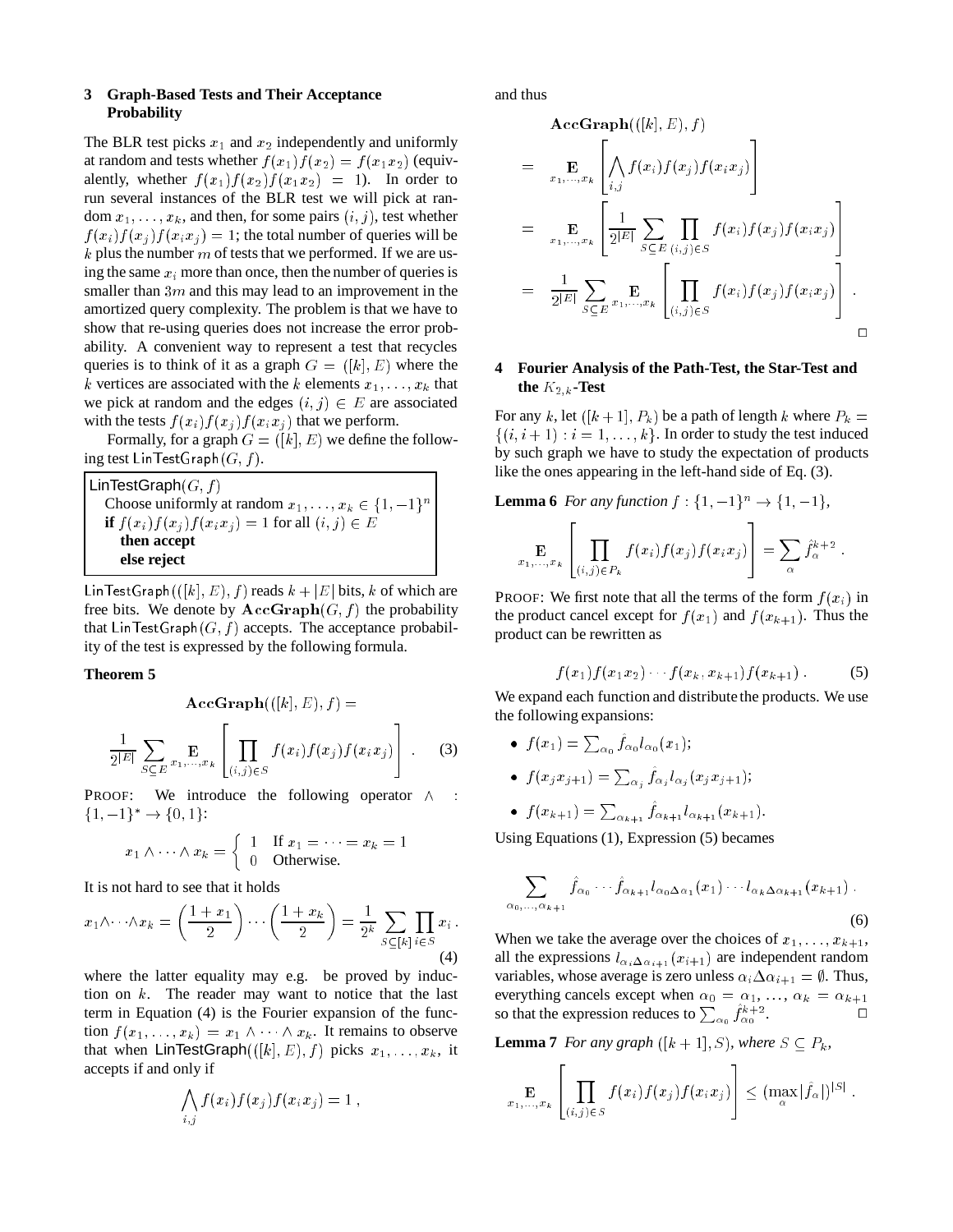PROOF: The lemma is certainly true for  $S = \emptyset$ . Otherwise,  $S$  is a non-empty subset of a path, and so it is a collection of paths. Let us say that  $S$  is a collection of  $h$  paths, of length  $l_1, \ldots, l_h$  respectively. Note that  $|S| = l_1 + \ldots + l_h$  $l_h$ . The outcomes of the BLR test in different subpaths are clearly independent random variables, so that the expectation of their product is equal to the product of the expectations. Applying Lemma 6 to each subpath we get

$$
\mathop{\mathbf{E}}_{x_1,\ldots,x_k}\left[\prod_{(i,j)\in S}f(x_i)f(x_j)f(x_ix_j)\right] \leq \prod_{i=1}^h \sum_{\alpha} \hat{f}^{l_i+2}
$$

Now, observe that, using Parseval's equality,

$$
\sum_{\alpha} \hat{f}_{\alpha}^{l_i+2} \leq (\max_{\alpha} |\hat{f}_{\alpha}|)^{l_i} \sum_{\alpha} \hat{f}_{\alpha}^2 = (\max_{\alpha} |\hat{f}_{\alpha}|)^{l_i}.
$$

We thus have

$$
\mathbf{E}_{x_1,\ldots,x_k,x_{k+1}}\left[\prod_{(i,j)\in S}f(x_i)f(x_j)f(x_ix_j)\right]
$$
  

$$
\leq \prod_{i=1}^h (\max_{\alpha}|\hat{f}_{\alpha}|)^{l_i} = (\max_{\alpha}|\hat{f}_{\alpha}|)^{|S|}.
$$

 $\Box$ 

The analysis of the Path-Test is now straightforward.

**Theorem 8**  ${\bf AccGraph}(([k + 1], P_k), f)$  <  $(1 \mathbf{Dist}(f, \mathsf{LIN} \cup \mathsf{LIN}))^k$  .

PROOF: To save notation, let us define  $f_{\text{max}} = \max_{\alpha} |f_{\alpha}|$ . Recall that  $1 - Dist(f, \text{LIN} \cup \text{LIN}) = (1 + f_{\text{max}})/2$ . Using Theorem 5, Lemma 7 and the Binomial Theorem, we get

$$
\begin{split}\n&\mathbf{AccGraph}(((k+1], P_k), f) \\
&\leq \frac{1}{2^k} \sum_{S \subseteq P_k} \hat{f}_{\max}^{|S|} \\
&= \frac{1}{2^k} \sum_{h=0}^k {k \choose h} \hat{f}_{\max}^h \\
&= \frac{1}{2^k} (1 + \hat{f}_{\max})^k \\
&= (1 - \mathbf{Dist}(f, \mathsf{LIN} \cup \overline{\mathsf{LIN}}))^k .\n\end{split}
$$

 $\Box$ 

For any k, let  $([k+1], S_k)$  be the star with k rays, i.e. the graph whose set of edges is  $S_k = \{(i, k+1) : i = 1, \ldots, k\}.$ We now analyse the associated test.

**Lemma 9** *For any*  $f : \{1, -1\}^n \to \{1, -1\}$ *, and any*  $k > 1$ 

$$
\mathop{\mathbf{E}}_{x_1,\ldots,x_k,x_{k+1}}\left[\prod_{(i,j)\in S_k}f(x_i)f(x_j)f(x_ix_j)\right]\leq \max_{\alpha}|\hat{f}_{\alpha}|.
$$

PROOF: Omitted from this extended abstract.

**Theorem 10**  $\text{AccGraph}(([k + 1], S_k), f) \leq$  $\frac{1}{2^k}$  +  $\frac{2^k-1}{2^k}(1-2\mathbf{Dist}(f, \mathsf{LIN})).$ 

PROOF: From Theorem 5, Lemma 9, and the fact that a subgraph of a star is a star we have

$$
\begin{split} &\mathbf{AccGraph}(((k+1), S_k), f) \\ &= \frac{1}{2^k} + \frac{1}{2^k} \sum_{S \subseteq S_k, S \neq \emptyset} \max_{\alpha} |\hat{f}_{\alpha}| \\ &= \frac{1}{2^k} + \frac{2^k - 1}{2^k} (1 - 2\mathbf{Dist}(f, \mathsf{LIN} \cup \overline{\mathsf{LIN}})) \end{split}
$$

We finally consider the bipartite complete graph with components of size 2 and k,  $K_{2,k} = ([k+2], B_k)$ , where  $B_k = \{(i, k + 1) : i \in [k]\} \cup \{(i, k + 2) : i \in [k]\}.$ 

**Lemma 11** *For any graph*  $([k+2], S)$  *where*  $S \subseteq B_k$  *and*  $S \neq \emptyset$ , it holds

$$
\mathop{\mathbf{E}}_{x_1,\ldots,x_{k+2}} \prod_{(i,j)\in S} f(x_i) f(x_j) f(x_i x_j) \leq \max_{\alpha} |\hat{f}_{\alpha}|.
$$

PROOF: We can assume without loss of generality that all the vertices  $1, \ldots, k$  in  $([k+2], S)$  have degree at least one, otherwise the analysis reduces to that of a smaller graph with such property. We can also assume that both  $k + 1$  and  $k + 2$ have degree at least one, otherwise the analysis reduces to the analysis of the star. Let  $A \subset [k]$  be the set of vertices connected with  $k + 1$ , B the set of vertices connected with  $k + 2$ , and C the set of vertices connected with both  $k + 1$ and  $k + 2$ . We have to consider the three cases arising when  $k + 1$  and  $k + 2$  have odd and even degree (there are four cases, but two of them are symmetric).

If both have odd degree, then we have to estimate the expression of Figure 1.

If  $k + i$  has even degree  $(i = 1, 2)$ , then  $f(x_{k+i})$  does not appear at the beginning of the expression. We will give a complete analysis only for the expression of Figure 1. For the other cases we will just give the final result. We call  $\alpha_1$ and  $\alpha_2$  the Fourier coefficients used to expand  $f(x_{k+1})$  and  $f(x_{k+2})$  respectively. For any  $j \in [k]$ ,  $x_j$  occurs in two functions; we call  $\beta_i$  and  $\gamma_i$  the sets used in the Fourier expansion of the two functions (in the order they appear in the expression of Figure 1). We get the expression of Figure 2.

When we take the average, everything cancels except when  $\beta_i = \gamma_i$  for all  $i, \alpha_1 = \sum_{i \in A} \beta_i \sum_{i \in C} \beta_i$ , and  $\alpha_2 =$  $\sum_{i \in B} \beta_i \sum_{i \in C} \gamma_i$ . So the average is

$$
\sum_{\beta_1,\dots,\beta_k} \hat{f}_{(\Delta_{\alpha B} \beta_i)} \hat{f}_{(\Delta_{\beta B} \beta_i)} \hat{f}_{\beta_1} \cdots \hat{f}_{\beta_k}
$$
\n
$$
\leq (\max_{\alpha} |\hat{f}_{\alpha}|)^2 \sum_{\beta_1,\dots,\beta_k} \hat{f}_{\beta_1}^2 \cdots \hat{f}_{\beta_k}^2
$$
\n
$$
\leq \max_{\alpha} |\hat{f}_{\alpha}|.
$$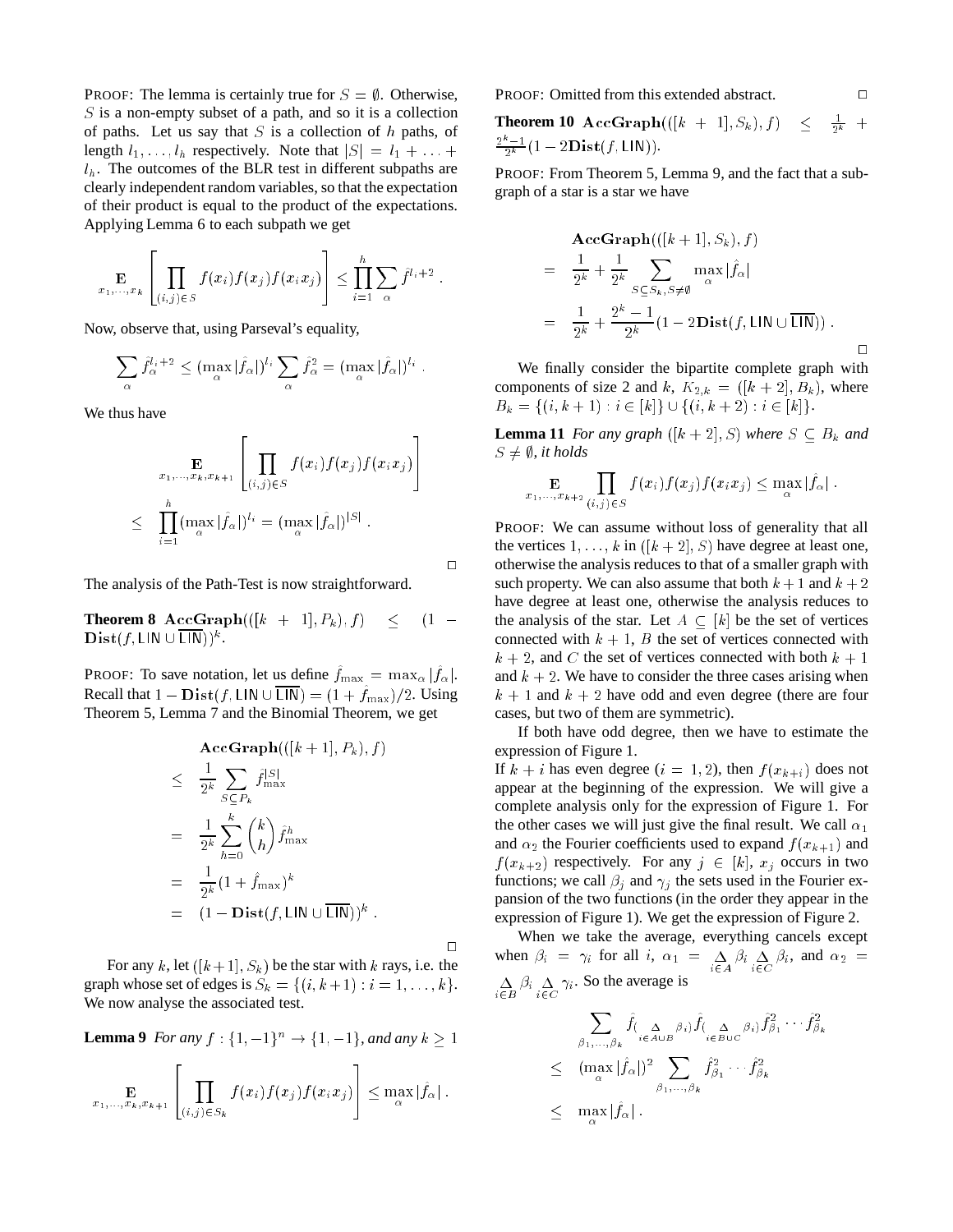$$
\mathop{\mathbf{E}}_{x_1,\ldots,x_{k+2}} f(x_{k+1}) f(x_{k+2}) \left( \prod_{j \in A} f(x_{k+1} x_j) f(x_j) \right) \left( \prod_{j \in B} f(x_{k+2} x_j) f(x_j) \right) \left( \prod_{j \in C} f(x_{k+1} x_j) f(x_{k+2} x_j) \right).
$$

Figure 1: An expression arising in the proof of Lemma 11.

$$
\sum_{\substack{\alpha_1,\alpha_2,\beta_1,\ \gamma_1,\ \ldots,\beta_k,\gamma_k}} \hat{f}_{\alpha_1} \cdots \hat{f}_{\gamma_k} \mathbf{E}_{x_1,\ldots,x_{k+2}} \left[ l_{\left(\alpha_1 \sum_{i \in A} \beta_i \sum_{i \in C} \beta_i\right)} (x_{k+1}) l_{\left(\alpha_2 \sum_{i \in B} \beta_i \sum_{i \in C} \gamma_i\right)} (x_{k+2}) \prod_{i=1}^k l_{\beta_i \Delta \gamma_i}(x_i) \right]
$$

Figure 2: Another expression arising in the proof of Lemma 11.

The reader can verify that when the degree of  $k + 1$  is even and the degree of  $k + 2$  is odd (or vice-versa), the the expectation is bounded by  $(\max_{\alpha} |f_{\alpha}|)^3$  (the path of length three is a special case of this analysis), and when the degree of both  $k + 1$  and  $k + 2$  is even the expectation is at most  $(\max_{\alpha} |f_{\alpha}|)^4$ , or  $(\max_{\alpha} |f_{\alpha}|)^2$  in the special case occurring when  $A = B = \emptyset$  (that is, when  $S = B_k$  and k is even).  $\Box$ 

**Theorem 12**  ${\bf AccGraph}(([k+2], B_k), f) \;\;\leq\;\; \frac{1}{2^{2k}} \;\; +$  $\frac{2^{2k}-1}{2^{2k}}(1-2\mathbf{Dist}(f,\mathsf{LIN}\cup\overline{\mathsf{LIN}})).$ 

#### **5 Application to PCP Constructions**

In this Section we present our PCP construction and its analysis. To this aim, we first extend the framework of proofcomposition of [5]. Our definition of inner verifier and of decoding procedure is general enough to capture (some of) the recent results of Håstad, is fairly compact and conceptually simpler than previous similar definitions.

#### **5.1 The General Framework**

We first need a definition analogous to that of *folding* from [5]. Observe that if  $A = l_{\{a\}}$  is a Long Codeword, then  $A(x) = -A(-x)$  for any x; for any function  $A: \{1, -1\}^n \rightarrow \{1, -1\}$  we will define a new function A' that satisfies such a property. The definition of  $A'$  is as follows:

$$
A'(x) = \begin{cases} A(x) & \text{If } x(1) = 1 \\ -A(-x) & \text{If } x(1) = -1. \end{cases}
$$

We stress that, for any  $x$ ,  $A'(x)$  can be evaluated with one query to A, moreover  $A'$  is equal to A if A is a Long Codeword. From the fact that  $A'(x) = -A'(-x)$  for any x it follows that  $A^{\prime}_{\alpha} = 0$  for any  $\alpha$  of even size, in particular for  $\alpha = \emptyset$ . This property is useful in applying Lemma 17 below.

**Definition 13 (Inner Verifier)** *An* inner verifier *is a randomized algorithm* V *that given a function*  $\pi$  :  $[m] \rightarrow [n]$ *and given oracle access to two functions*  $A : \{1, -1\}^n \rightarrow$ 

 ${1, -1}$  *and*  $B : {1, -1}^m \to {1, -1}$  *decides whether to accept or reject.*

**Definition 14 (Decoding Procedure)** *A* decoding procedure *is a pair of randomized algorithms* (D1; D2) *such that for any*  $A: \{1, -1\}^n \to \{1, -1\}$  *and any*  $B: \{1, -1\}^m \to$  $\{1, -1\}$ ,  $D_1(A)$  *returns an element of* [n] *and*  $D_2(B)$  *returns an element of* [m]*.*

**Definition 15 (Good Inner Verifier)** *An inner verifier* V *is*  $(c, s, q)$ -good with respect to a decoding procedure  $(D_1, D_2)$ *if for any*  $\pi$  :  $[m] \to [n]$ *, any*  $A : \{1, -1\}^n \to \{1, -1\}$ *, and any*  $B: \{1, -1\}^m \rightarrow \{1, -1\}$ *, the following properties hold.*

- [NUMBER OF QUERIES.] V *makes at total number of at most* q *non-adaptive oracle queries.*
- [COMPLETENESS.] *If* A *is the Long Code of* a*,* B *is the long code of b, and*  $\pi[b] = a$ *, then*

$$
\mathbf{Pr}[V(A', B', \pi) \text{ accepts}] \ge c.
$$

• [SOUNDNESS.] *For any constant*  $\delta > 0$ *, there is a positive constant*  $\delta' > 0$  *independent of* m *and* n *such that if*

$$
\mathbf{Pr}[V(A', B', \pi) \text{ accepts}] \ge s + \delta ,
$$

*then*

$$
\mathbf{Pr}[D_1(A') = \pi(D_2(B'))] \ge \delta' .
$$

**Theorem 16** *If there exists a*  $(c, s, q)$ *-good inner verifier then, for any*  $\delta > 0$ ,  $\mathsf{NP} = \mathbf{n}\mathsf{aPCP}_{c,s+\delta}[\log,q].$ 

A proof of Theorem 16 can be found in a preliminary full version of this paper [24]. It differs from a similar proof in [5] since, in our definition of inner verifier, we allow randomized decoding procedures (which is easy to deal with) and we do not have a "circuit test" (this requires some more care).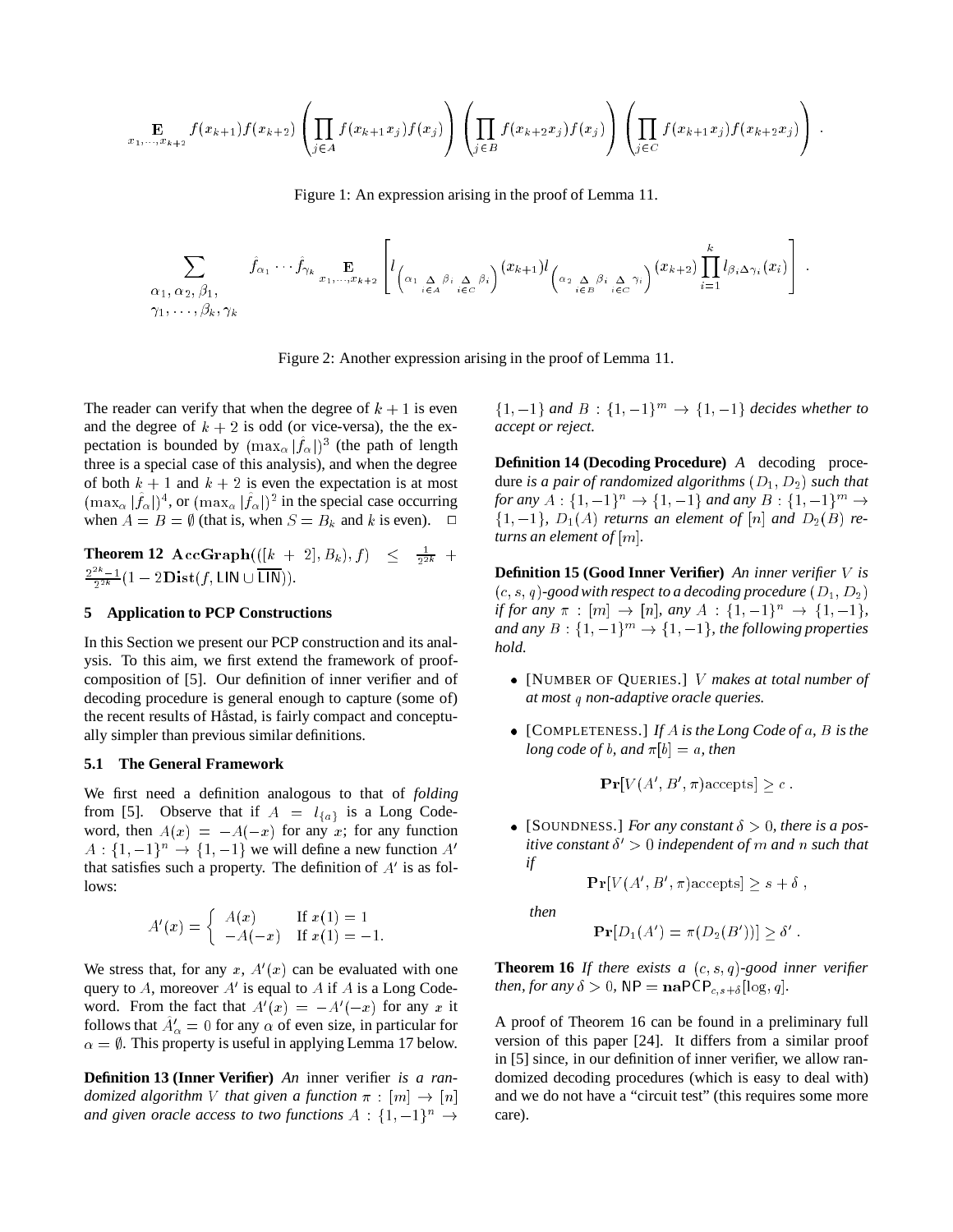Using Theorem 16, the goal of developing a PCP construction reduces to find an inner verifier and a decoding procedure. We will use a decoding procedure from [13] and its Fourier analysis. Before quoting this result, we need one more piece of notation: let  $m$  and  $n$  be two integers and  $\pi : [m] \to [n]$ ; for a set  $\beta \subset [m]$  we denote by  $\pi_2(\beta)$  the set of elements  $a \in [n]$  such that there is an odd number of bs in  $\beta$  that are mapped into a by  $\pi$ . In symbols,

$$
\pi_2(\lbrace b_1,\ldots,b_h\rbrace)=\pi(b_1)\Delta\pi(b_2)\Delta\cdots\Delta\pi(b_h).
$$

The reason why we introduce this operator is that  $l_\beta(x \circ \pi) =$  $l_{\pi_2(\beta)}(x)$ , and, in turn, evaluating a linear function in  $x \circ \pi$  is a problem that arises in the Fourier analysis of inner verifiers.

**Lemma 17** ([13]) *A decoding procedure*  $(D_1^H, D_2^H)$  *exists with the following property. For every*  $\varepsilon$ ,  $\delta > 0$  *there exists a*  $\delta'$  such that, for any A and B such that  $A_{\emptyset} = B_{\emptyset} = 0$ , if

$$
\sum_{\beta \subseteq [m]} |\hat{A}_{\pi_2(\beta)}| \hat{B}_{\beta}^2 (1 - 2\varepsilon)^{|\beta|} \ge \delta ,
$$

*then*

$$
\mathbf{Pr}[D_1^H(A) = \pi(D_2^H(B))] \ge \delta'
$$

A proof of Lemma 17 is given in [13, Lemma 2.2]. In [24] we present a slight simplification of the proof of [13] (our decoding procedure is simpler.) Our alternative proof is omitted from this extended abstract.

### **5.2 Our PCP Construction**

We now define our inner verifier and analyse it. It performs two executions of the protocol of Håstad [13]. One query is recycled between the two executions. The reader can compare our analysis with the analysis of the linearity test associated with a path of length two (or a star with two rays). The inner verifier is described in Figure 3.

**Lemma 18** *For any*  $A : \{-1, 1\}^n \rightarrow \{-1, 1\}$ ,  $B :$  $\{-1, 1\}^m \to \{-1, 1\}, \pi : [m] \to [n], \varepsilon > 0,$ 

$$
\begin{aligned}\n&\Pr[\mathsf{Inner}_{\varepsilon}(A, B, \pi) \text{ accepts}] \\
&\leq \frac{1}{4} + \frac{3}{4} \sum_{\beta} |\hat{A}_{\pi_2(\beta)}| \hat{B}_{\beta}^2 (1 - 2\varepsilon)^{|\beta|}.\n\end{aligned}
$$

PROOF: It is immediate to see that

$$
\begin{aligned}\n\mathbf{Pr}[\text{Inner}_{\varepsilon}(A, B, \pi) \text{ accepts}] &= \\
\frac{1}{4} + \frac{1}{4} \mathbf{E} \mathbf{E} A(x_1) B(y) B((x_1 \circ \pi) y e_1) + \\
\frac{1}{4} \mathbf{E} \mathbf{E} A(x_2) B(y) B((x_2 \circ \pi) y e_2) + \\
\frac{1}{4} \mathbf{E} \mathbf{E} A(x_1) A(x_2) B((x_1 \circ \pi) y e_1) B((x_2 \circ \pi) y e_2) . \\
x_1, x_2 \\
y, e_1, e_2\n\end{aligned}
$$

It has been proved in [13] that

$$
\mathbf{E}_{x_i, y, \epsilon_i} A(x_i) B(y) B((x_i \circ \pi) y \epsilon_i)
$$
\n
$$
= \sum_{\beta} \hat{A}_{\pi_2(\beta)} \hat{B}_{\beta}^2 (1 - 2\varepsilon)^{|\beta|}
$$
\n
$$
\leq \sum_{\beta} |\hat{A}_{\pi_2(\beta)}| \hat{B}_{\beta}^2 (1 - 2\varepsilon)^{|\beta|} .
$$

It remains to evaluate the last term. We use the following expansions:

- $A(x_1) = \sum_{\alpha_1} A_{\alpha_1} l_{\alpha_1}(x_1),$
- $A(x_2) = \sum_{\alpha_2} A_{\alpha_2} l_{\alpha_2}(x_2),$
- $\bullet~~ B(x_{1}\circ \pi y_{e\,1})=\sum_{\beta_{1}}B_{\beta_{1}}l_{\beta_{1}}(x_{1}\circ \pi)l_{\beta_{1}}(y)l_{\beta_{1}}(e_{1}),$
- $\bullet~~ B(x_{2}\circ \pi ye_{2})=\sum_{\beta_{2}} B_{\beta_{2}}l_{\beta_{2}}(x_{2}\circ \pi)l_{\beta_{2}}(y)l_{\beta_{2}}(e_{2}).$

The expectation of the product is given in Figure 4. Let us first estimate the last two terms. Following [13] we have

$$
\mathbf{E}_{e_i} l_{\beta_i}(e_i) = \prod_{b \in \beta_i} \mathbf{E}_{e_i} e_i(b) = (1 - 2\varepsilon)^{|\beta_i|}
$$

For the other terms, everything cancels except when  $\beta_1 =$  $\beta_2 = \beta$  and  $\alpha_1 = \alpha_2 = \pi_2(\beta)$ . We thus have that (7) is equal to

$$
\sum_{\beta} \hat{A}_{\pi_2(\beta)}^2 \hat{B}_{\beta}^2 (1 - 2\varepsilon)^{2|\beta|} \leq \sum_{\beta} |\hat{A}_{\pi_2(\beta)}| \hat{B}_{\beta}^2 (1 - 2\varepsilon)^{|\beta|}.
$$

**Lemma 19** For any  $0 \le \varepsilon \le 1/2$ , Inner<sub> $\varepsilon$ </sub> is a ((1 - $\epsilon$ )<sup>2</sup>, 1/4, 5)-good inner verifier with respect to  $(D_1^H, D_2^H)$ .

PROOF: Of course  $\mathsf{Inner}_{\varepsilon}(A', B', \pi)$  makes 5 queries, two to  $A'$  and three to  $B'$ . If A is the long code of a and B is the long code of b and  $\pi(b) = a$ , then the test performed by Inner<sub> $\varepsilon$ </sub> reduces to check whether  $e_1(b) = e_2(b) = 1$ . This test is satisfied with probability  $(1 - \varepsilon)^2$ . It remains to check the third property of the definition of inner verifier. Assume that

$$
\mathbf{Pr}[\mathsf{Inner}_{\varepsilon}(A', B', \pi) \text{ accepts}] \ge \frac{1}{4} + \delta.
$$

Then we have that

$$
\sum_{\beta} |\hat{A}'_{\pi_2(\beta)}| \hat{B}'^2_{\beta} (1 - 2\varepsilon)^{\beta} \ge \frac{4}{3} \delta > \delta
$$

and by applying Lemma 17 to  $A'$  and  $B'$  we deduce that there exists a  $\delta'$  (depending only on  $\delta$  and on  $\varepsilon$ ) such that

$$
\mathbf{Pr}[D_1(A') = \pi(D_2(B'))] \ge \delta'
$$

 $\Box$ 

**Theorem 20** *For any*  $\varepsilon > 0$ ,  $NP = \mathbf{n}aPCP_{1-\varepsilon,\frac{1}{4}+\varepsilon}[\log, 5].$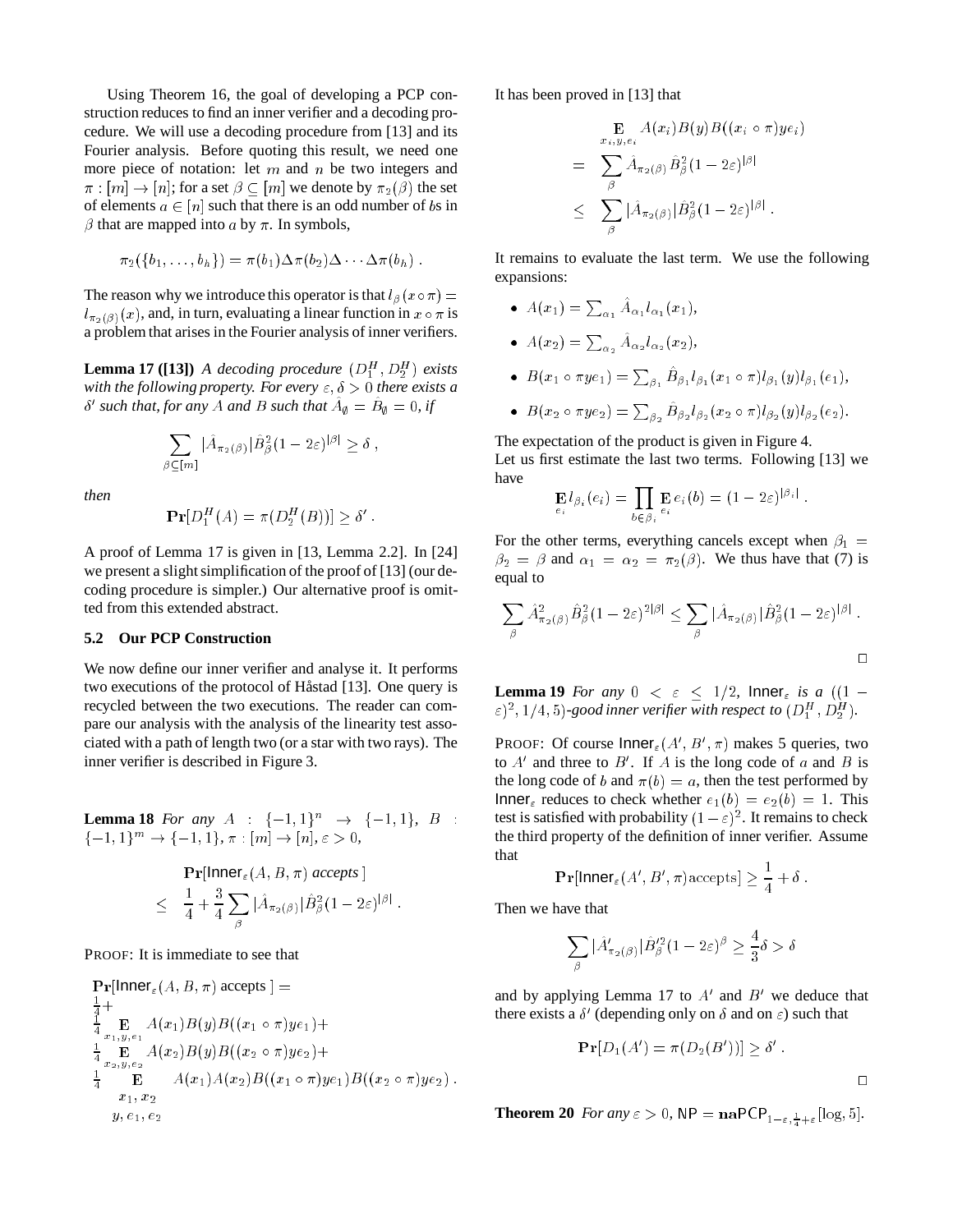| $Inner_{\epsilon}(A, B, \pi)$                                                                                  |  |
|----------------------------------------------------------------------------------------------------------------|--|
| Choose uniformly at random $x_1, x_2 \in \{1, -1\}^n$ and $y \in \{1, -1\}^m$                                  |  |
| Choose at random $e_1, e_2 \in \{1, -1\}^m$ such that $\forall b \in [m]$ . $Pr[e_i(b) = 1] = 1 - \varepsilon$ |  |
| if $A(x_1)B(y)B((x_1 \circ \pi)ye_1) = 1$ and $A(x_2)B(y)B((x_2 \circ \pi)ye_2) = 1$                           |  |
| then accept                                                                                                    |  |
| else reject                                                                                                    |  |



$$
\sum_{\alpha_1,\alpha_2,\beta_1,\beta_2} \hat{A}_{\alpha_1} \hat{A}_{\alpha_2} \hat{B}_{\beta_1} \hat{B}_{\beta_2} \left( \mathbf{E}_{a_1} l_{\alpha_1 \Delta \pi_2(\beta_1)}(x_1) \right) \left( \mathbf{E}_{a_2} l_{\alpha_2 \Delta \pi_2(\beta_2)}(x_2) \right) \left( \mathbf{E}_{a_1} l_{\beta_1 \Delta \beta_2}(y) \right) \left( \mathbf{E}_{a_1} l_{\beta_1}(e_1) \right) \left( \mathbf{E}_{e_2} l_{\beta_2}(e_2) \right) . \tag{7}
$$

Figure 4: An expression arising in the proof of Lemma 18.

As observed by Oded Goldreich, one can also derive  $NP =$  $\mathbf{naPCP}_{1-\epsilon, 1/4}[\log, 5]$  by letting the verifier fail unconditionally with probability  $1 - \left(\frac{1}{4}\right)/\left(\frac{1}{4} + \varepsilon\right)$ ) and proceed normally otherwise. In this way, the soundness becames  $1/4$ and the completeness becomes  $(1 - \varepsilon)/(1 + 4\varepsilon)$ , that is arbitrarily close to 1 since  $\varepsilon$  was arbitrary.

#### **6 Related Results and Open Questions**

We believe that NP can be characterized using  $1 + \varepsilon$  amortized query bits and that there exists a linearity tester working with  $1 + \varepsilon$  amortized query bits.

A significant progress in the first direction has been recently achieved by Sudan and Trevisan [21] who adapted our analysis of the Bipartite-Graph Linearity Tester to the PCP setting, obtaining a PCP characterization of NP with  $3k + 2$ queries, completeness  $(1 - \varepsilon)$  and soundness  $2^{-2k}$ , for any k and  $\varepsilon$  (such a verifier uses, asymptotically, essentially 1.5) amortized query bits, and thus shows a separation between the PCP model and the 2-Prover 1-Round model.)

The main difficulty in obtaining such result is the necessity to depart from the definition of inner verifier given in this paper. It is indeed possible to show that whenever an inner verifier is limited to look at two tables and has to check consistency between them, then it must use at least 2 amortized query bits. In order to do better, it is necessary to consider inner verifiers that look at a larger number of tables, and that try to check some weak form of consistency between the tables. This approach was originally used by Håstad [12] to obtain his tight result for the Max Clique problem.

It remains an open question whether it is possible to use less than 1:5 amortized query bits either for the Linearity Test problem or in PCP constructions. Regarding Linearity Testing, a reasonable conjecture is that the test associated with a bipartite complete graph  $\mathcal{K}_{k,h}$  has acceptance probability at most  $\frac{1}{2^{kh}} + \frac{2^{kh}-1}{2^{kh}}(\max_{\alpha} |\hat{f}_{\alpha}|)$ . If this is the case, then the test associated with the graph  $K_{k,k}$  has amortized

query complexity  $1+\varepsilon$  (for any  $\varepsilon$  and sufficiently large k). In order to prove that, we have to bound expectations of products over all the subgraphs of  $K_{k,h}$ . The expectations always simplify to a sum of coefficients, and Parseval's equality is the only tool that we know in order to bound such summations in a convenient way. In order to have squares in the summation (and to apply Parseval) we need vertices with degree two in the graph. Thus, our approach only works for graphs where most vertices have degree two, and  $K_{k,2}$  is the densest one with this property. In order to beat amortized query complexity 1:5 we have to bound summations without using Parseval's equation. At a higher level, we hope that the following statement holds.

**Conjecture 21** *For any*  $f : \{1, -1\}^n \to \{1, -1\}$ *, for any non-empty graph*  $G = ([k], E)$ *,* 

$$
\mathop{\mathbf{E}}_{x_1,\ldots,x_k} \prod_{(i,j)\in E} f(x_i) f(x_j) f(x_i x_j) \le \max_{\alpha} |\hat{f}_{\alpha}| \qquad (8)
$$

The technical lemmas of Section 4 prove some special cases of this conjecture (namely, for the case where  $G$  is a collection of paths, or a edge-induced subgraph of  $K_{2,k}$ .) An inspection of the proofs of the lemmas of Section 4 shows that in fact, whenever we can prove the inequality of Equa- $\sum_{\alpha} f_{\alpha}^2 = 1$ . This motivates the following (unfortunately tion  $(8)$ , we can prove it for any function f such that false) claim.

**False Conjecture 22** *For any*  $f : \{1, -1\}^n \to \mathbb{R}$ *, such that*  $\sum_{\alpha} f_{\alpha}^2 = 1$ *, for any non-empty graph*  $G = ([k], E)$ *,* 

$$
\mathop{\mathbf{E}}_{x_1,\ldots,x_k} \prod_{(i,j)\in E} f(x_i) f(x_j) f(x_i x_j) \leq \max_{\alpha} |\hat{f}_{\alpha}| \ . \tag{9}
$$

In fact the above statement fails quite dramatically. Consider the function  $f : \{1, -1\}^n \to \mathbf{R}$  such that  $f_\alpha = 2^{-n/2}$  for any  $\alpha$ . Then for a graph with k vertices and at least  $2k + 1$